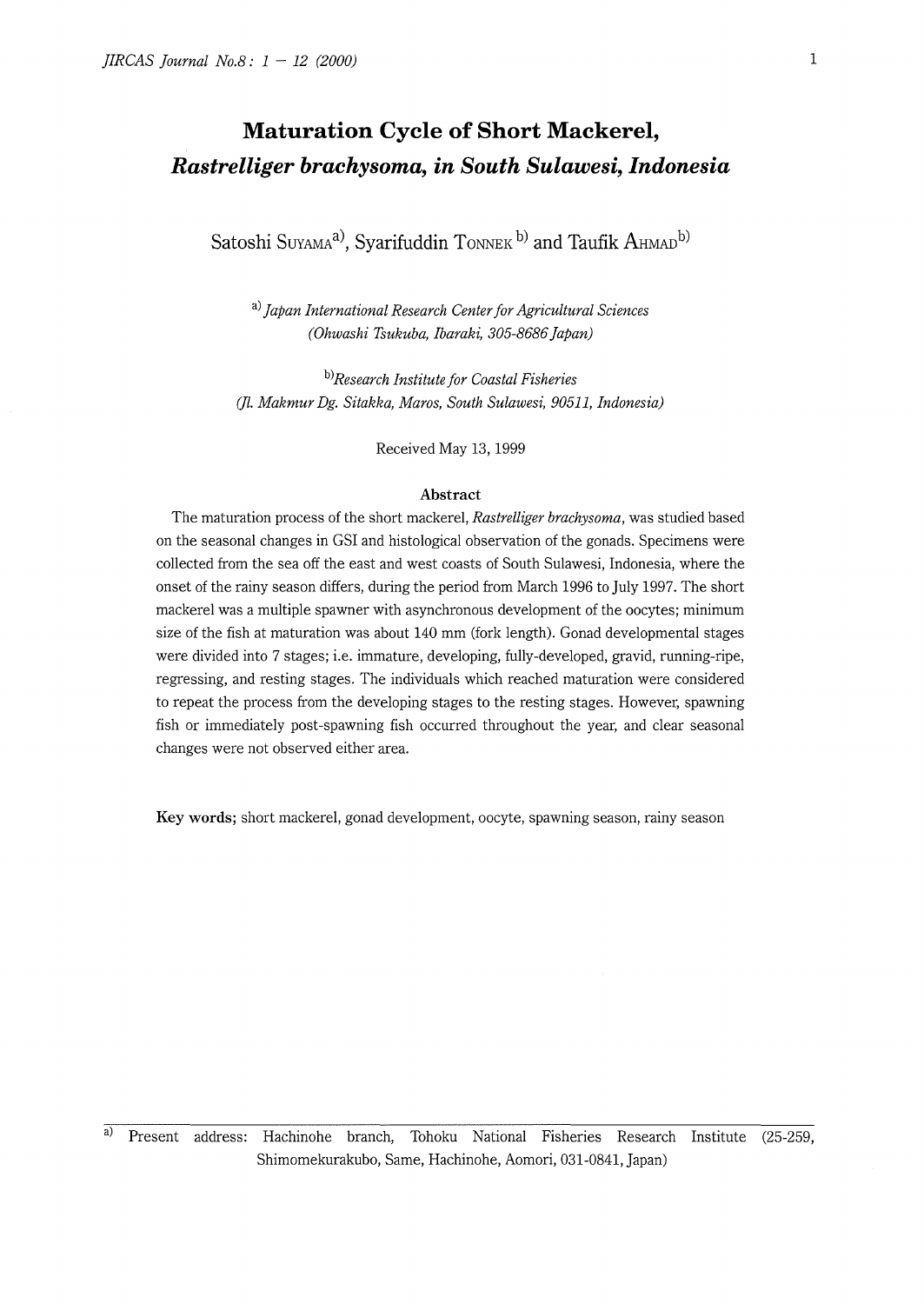# **Introduction**

The short mackerel, *Rastrelliger brachysoma,* is widely distributed in the Indo-Pacific Ocean and is an important commercial fish in Southeast Asia<sup>1)</sup>. The genus *Rastrelliger* comprises three species, *R. kanagurta, R. bracysoma* and *R. faughni2),* and the distribution of *R. kanagurta* is wider than that of the two other species<sup>1)</sup>. Research concerning the spawning season is important in order to assess fisheries resources. However, biological studies on *Rastrelliger* spp., especially concerning age, growth or the reproductive cycle, have been mainly limited to *R. kanagurta3- 5).* Several investigations on *R. bracysoma* have been conducted in the gulf of Thailand as reported by Menasveta. $6$  According to these studies, the fish spawns throughout the year showing two peaks, and the first spawning occurs when the fish is about 17.5 cm in total length and about 1 year old. In Indonesia, although *R. bracysoma*  is an important resource for fisheries, biological studies in this fish are still limited. Around Sulawesi Island (Fig. 1), the onset of the rainy season varies among the areas. The peak of the rainy season occurs from April and July on the east coast of South Sulawesi, but runs from December to January on the

west coast (Fig. 2).  $^{\ast}$ c The objective of this study was to examine the maturation process of this species in relation to the area and season. We collected samples from the east and west coasts of South Sulawesi during the period from March 1996 to July 1997, and compared the differences in the spawning seasons between these two areas.

#### **Materials and Methods**

Individuals for this study were collected from the east coast (Sinjai) and the west coast of South Sulawesi (Maros and Pare-pare) between March 1996 and July 1997 (Table 1). A total of 1,387 individuals which had been caught by seine net or drift gill net with lighting were obtained from fish markets. Fishing grounds were located of a distance of 2 to 5 km offshore in each location. Fork length was measures and gonads were removed from a total of 523 females (204 females from the eastern coast and 319 females from the western coast) and fixed in 10% buffered formalin for histological examination. Gonad somatic index (GSI) was calculated as follows:  $GSI = (gonad weight) *100 / (body weight -$ 

<sup>c</sup>Dinas Pertanian Tanaman Pangan - Kabupaten Daerah Tingkat I Sulawesi Selatan (Agricultural Food Crops Agency in South Sulawesi Province)



Fig. 1. Study areas in South Sulawesi, Indonesia.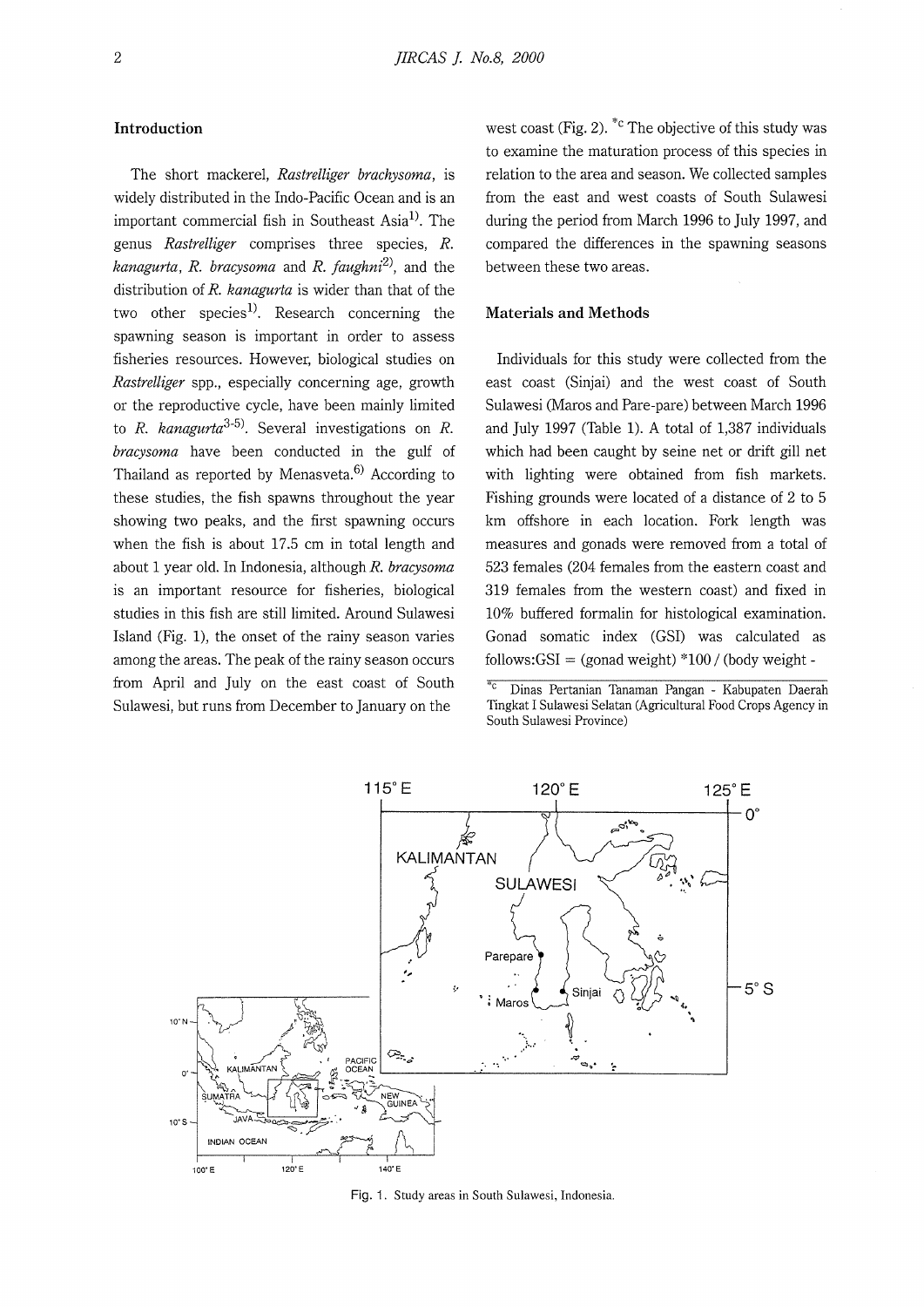

Fig.2. Monthly changes in rainfall in Maros, Parepare and Sinjai, South Sulawesi during the periods from 1994 to 1996.

| Sampling<br>Date | Sampling<br>Station | Total no. of<br>samples | Fork length<br>(range;mm) | Total no. of<br>males | Total no. of<br>females | Total no. of<br>individuals with | Number of<br>females |
|------------------|---------------------|-------------------------|---------------------------|-----------------------|-------------------------|----------------------------------|----------------------|
|                  |                     |                         |                           |                       |                         | undetermined                     | sectioned            |
| 960411           | Sinjai              | 51                      | 132-194                   | 15                    | 19                      | 17                               | 19                   |
| 960519           | Sinjai              | 10                      | 124-213                   | 3                     | 6                       |                                  | 6                    |
| 960723           | Sinjai              | 50                      | 135-178                   | 13                    | 30                      | 7                                | 30.                  |
| 960824           | Sinjai              | 30                      | 116-170                   | 21                    | 9                       | $\overline{0}$                   | 6                    |
| 960921           | Sinjai              | 45                      | 138-171                   | 20                    | 25                      | 0                                | 24                   |
| 961022           | Sinjai              | 54                      | 117-153                   | 20                    | 28                      | 6                                | 9                    |
| 961119           | Sinjai              | 52                      | 133-189                   | 39                    | 13                      | $\overline{0}$                   | 13                   |
| 970302           | Sinjai              | 50                      | 143-178                   | 17                    | 30                      | 3                                | 30                   |
| 970328           | Sinjai              | 50                      | 132-168                   | 15                    | 31                      | 4                                | 31                   |
| 970428           | Sinjai              | 1                       | 144-144                   |                       | $\theta$                | $\overline{0}$                   | $\mathbf{0}$         |
| 970527           | Sinjai              | 55                      | 141-177                   | 13                    | 36                      | 6                                | 36                   |
| Sub total        |                     | 448                     |                           | 177                   | 227                     | 44                               | 204                  |
| 960321           | Maros               | 50                      | 146-182                   | 30                    | 20                      | 0                                | 20                   |
| 960425           | Maros               | 50                      | 130-175                   | 14                    | 34                      | $\overline{c}$                   | 34                   |
| 960523           | Maros               | 100                     | 103-178                   | 6                     | 53                      | 41                               | 29                   |
| 960627           | Maros               | 50                      | 134-152                   | 29                    | 20                      | 1                                | 20                   |
| 960727           | Maros               | 50                      | 133-157                   | 6                     | 44                      | $\mathbf 0$                      | 30                   |
| 960826           | Baruu               | 54                      | 110-172                   | 29                    | 20                      | 5                                | 18                   |
| 960930           | Maros               | 49                      | 106-134                   | 11                    | 11                      | 27                               | $\mathbf{0}$         |
| 961102           | Maros               | 59                      | 126-170                   | 48                    | 11                      | $\bf{0}$                         | 11                   |
| 961128           | Maros               | 50                      | 190-223                   | 22                    | 28                      | $\overline{0}$                   | 27                   |
| 970129           | Maros               | 50                      | 138-168                   | 21                    | 28                      |                                  | 28                   |
| 970227           | Parepare            | 50                      | 130-164                   | 11                    | 37                      | $\overline{2}$                   | 37                   |
| 970429           | Maros               | 100                     | 109-157                   | $\theta$              | $\mathbf{1}$            | 99                               | $\mathbf{0}$         |
| 970505           | Parepare            | 53                      | 145-165                   | 30                    | 23                      | $\boldsymbol{0}$                 | 23                   |
| 970531           | Parepare            | 54                      | 130-161                   | 28                    | 24                      | $\overline{2}$                   | 24                   |
| 970627           | Maros               | 57                      | 142-165                   | 39                    | 18                      | $\mathbf 0$                      | 18                   |
| 970729           | Maros               | 63                      | 134-162                   | 22                    | 35                      | 6                                | $\Omega$             |
| Sub total        |                     | 939                     |                           | 346                   | 407                     | $186 -$                          | 319                  |
|                  |                     |                         |                           |                       |                         |                                  |                      |
| Total            |                     | 1387                    |                           | 523                   | 634                     | 230                              | 523                  |

|  |  | Table 1. Sampling date and number of the individuals of short mackerel, R. bracysoma, in South Sulawesi, Indonesia |  |  |
|--|--|--------------------------------------------------------------------------------------------------------------------|--|--|
|  |  |                                                                                                                    |  |  |

central part of the gonads was embedded in paraffin, cleolus, cortical alveoli, partially yolked, advanced sectioned at  $8 \mu$ m, and stained with Delafield's yolked, hydrated or ovulated oocytes,<sup>7)</sup> 2) examihaematoxylin and eosin. haematoxylin and eosin. The presence of postovulatory follicles and

gonad weight). Each ovary was examined according to several A small piece of tissue, which was removed from the criteria ; 1) determination of oocyte stage: perinu-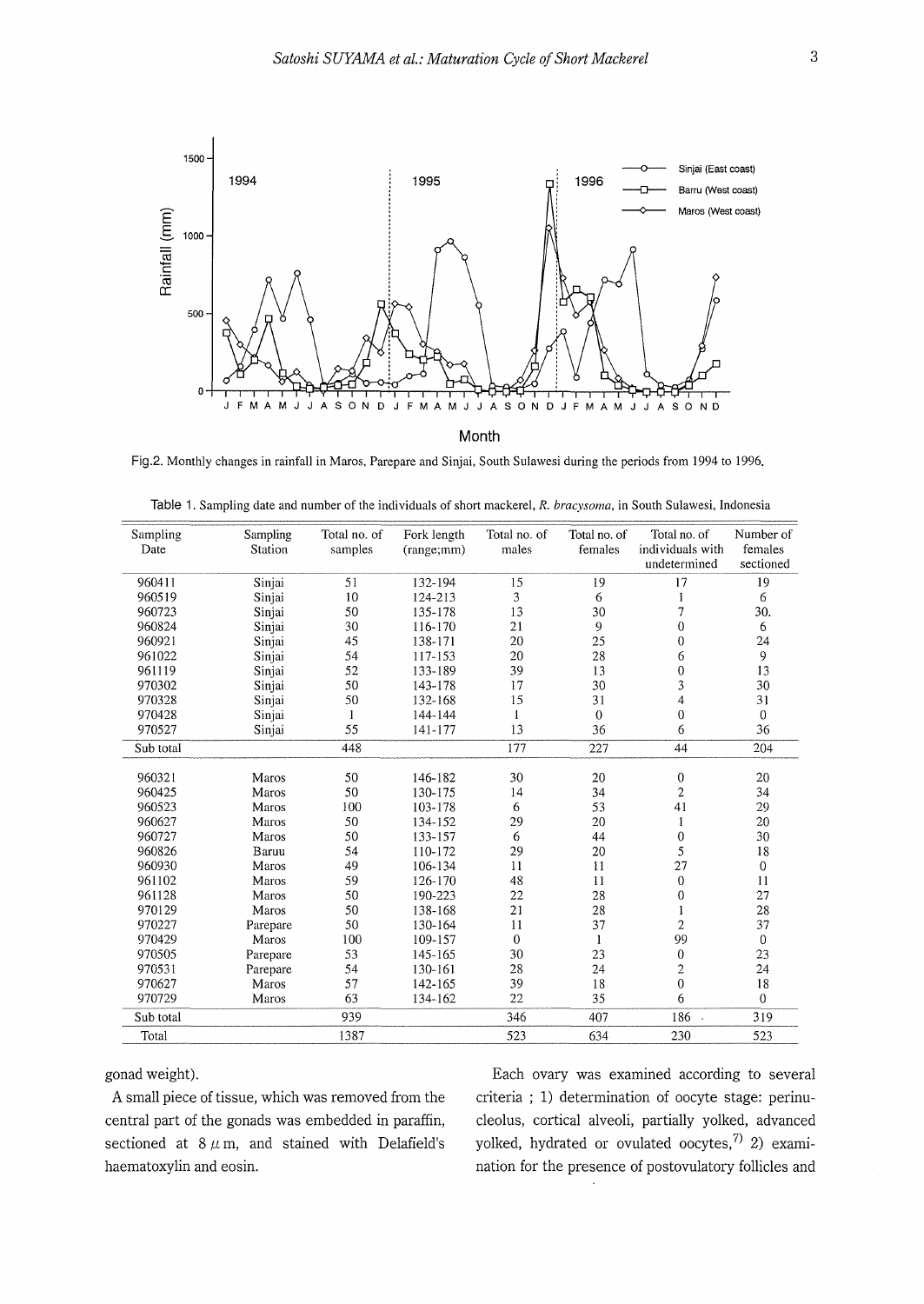

Fig.3. Photomicrographs of sections from the ovary of the short mackerel. *Rastre/liger brachysoma. Bar* indicates 0.5 mm. A. Immature stage of ovary. **B.** Ovary in fully-yolked stage; Y. fully-yolked oocyte. P. postovulatory follicles, C. Ovary during gravid stage; H. hydrated oocyte. D. Ovary in regressing stage in atretic state 2; aY. atretic yolked oocyte. E. Ovary **in** regressing stage in atretic state 3: aU. atretic unyolked oocyte. **F.** Ovary at resting stage with cavity (Arrow).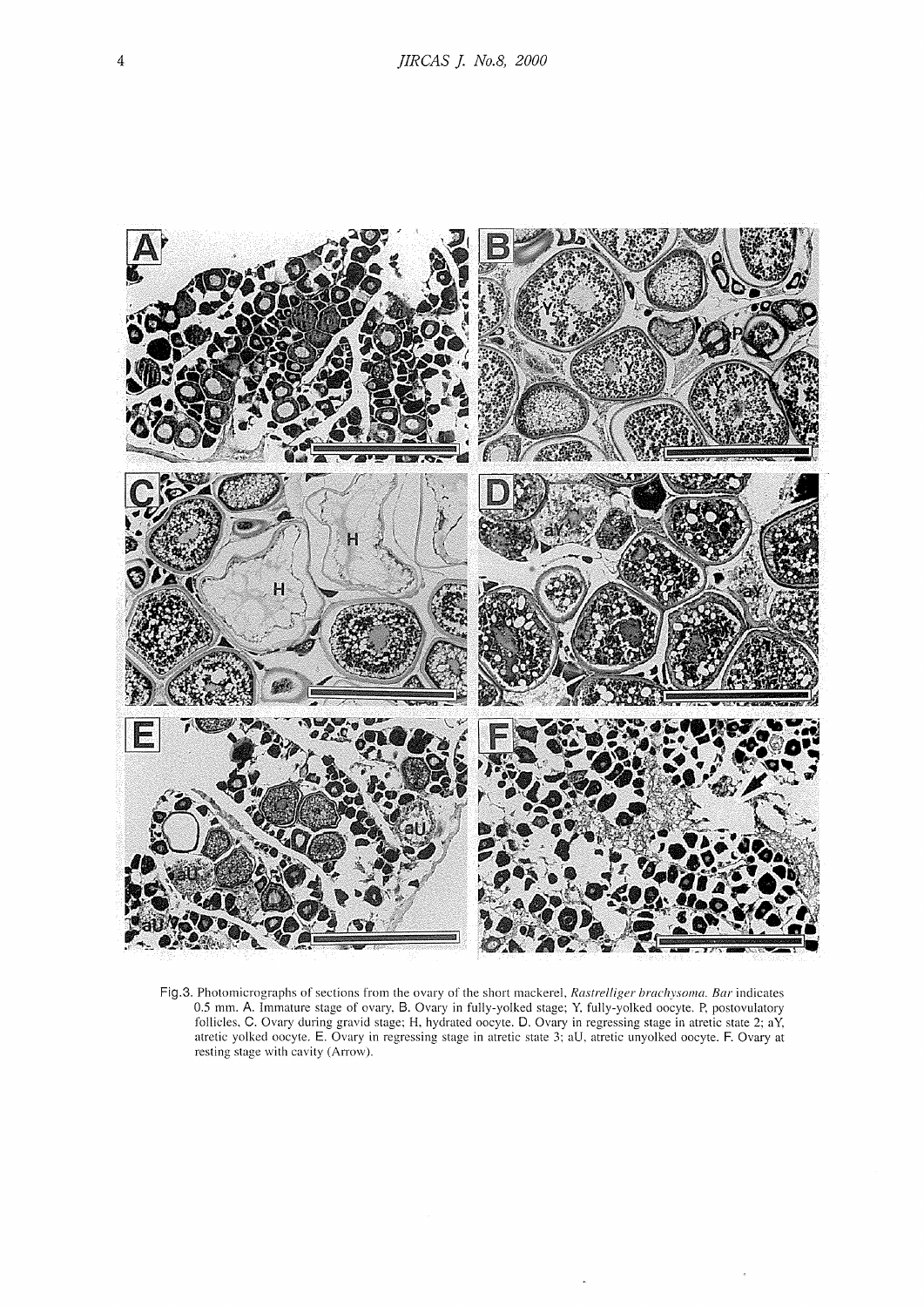3) examination for the presence of atretic oocytes. Atretic oocytes were further divided into two types; atretic oocytes in which the original oocyte type (alpha stage)  $8$ ) could be identified, and atretic oocytes in which the original oocyte type (beta, gamma, and delta stages) could not be identified.

To analyze the atretic conditions of the ovaries, we defined four atretic states according to the classification of Hunter *et al.*<sup>9)</sup>, and Karlou-Riga and Economidis  $10$ .

- Atretic state O -no alpha atresia of yolked oocytes (yolked oocytes present).
- Atretic state 1 alpha atresia of yolked oocytes where <50 % of yolked oocytes were affected.
- Atretic state 2 -alpha atresia of yolked oocytes where  $\geq$  50 % of yolked oocytes were affected.
- Atretic state 3 -no yolked oocytes present and beta atresia observable.

After the examination of each section, fish were classified into 7 gonad developmental stages as follows:

# **1. Immature**

Only unyolked oocytes (perinucleus and cortical alveoli) present; no atresia (Fig. 3-A).

# **2. Developing {partially yolked)**

Oocytes undergoing primary growth to those which are partially yolked.

# **3. Fully developed**

Oocytes undergoing primary growth to those in advanced yolked stages present. Occasionally, postovulatory follicles were present, and the atretic state is O or 1 (Fig. 3-B).

## **4. Gravid**

Oocytes undergoing primary growth to those which are hydrated; postovulatory follicles may be present, and the atretic state is O or 1 (Fig. 3-C).

# **5. Running-ripe**

Oocytes undergoing primary growth to those which are ovulated present. Postovulatory follicles are present.

# **6. Regressing**

Oocytes undergoing primary growth were present; more than half of the yolked oocytes were undergoing atresia (atretic state 2; Fig.3-D) or yolked oocytes were not present and unyolked (cortical alveoli) oocytes were regressing (atretic state 3; Fig. 3-E).

# **7. Resting**

Only oocytes undergoing primary growth were present. Those differ from immature fish by the existence of a cavity in the gonad (Fig. 3-F). Fish

Table 2. Fork length, body weight, gonad weight, GSI, and occurrence of POF (postovulatry follicles) and atretic oocytes in each maturity stage

| Stage               | No.            | FL(mm)                                   | BW(g)                               | GW(g)                         | <b>GSI</b>                     | POF                    | Atretic state       |                     |                       |                       |
|---------------------|----------------|------------------------------------------|-------------------------------------|-------------------------------|--------------------------------|------------------------|---------------------|---------------------|-----------------------|-----------------------|
|                     |                |                                          |                                     |                               |                                |                        | $\mathbf{0}$        | 1                   | $\overline{c}$        | 3                     |
| Immature            | 131            | $148.73(12.43)^{*1}$<br>$(122-210)^{*2}$ | 57.69(18.00)<br>$(27.51 - 152.25)$  | 0.27(0.17)<br>$(0.03 - 0.76)$ | 0.45(0.21)<br>$(0.08-1.14)$    | $\Omega$<br>$(0)^{*3}$ | $\theta$<br>(0)     | $\mathbf{0}$<br>(0) | $\overline{0}$<br>(0) | $\overline{0}$<br>(0) |
| Partially<br>yolked | 7              | 158.29(5.99)<br>$(151-166)$              | 72.66(7.45)<br>$(60.12 - 79.50)$    | 0.86(0.18)<br>$(0.54 - 1.07)$ | 1.19(0.15)<br>$(0.91 - 1.36)$  | $\mathbf{0}$<br>(0)    | $\theta$<br>(0)     | $\mathbf{0}$<br>(0) | $\theta$<br>(0)       | $\theta$<br>(0)       |
| Fully yolked        | 121            | 155.50 (9.48)<br>$(139-189)$             | 65.21(14.15)<br>$(43.69 - 121.27)$  | 2.18(0.95)<br>$(0.74 - 6.01)$ | 3.43(1.14)<br>$(1.05 - 7.47)$  | 84<br>(69.4)           | 52<br>(43.0)        | 69<br>(57.0)        | $\mathbf{0}$<br>(0)   | $\overline{0}$<br>(0) |
| Gravid              | $\overline{4}$ | 147.75(11.32)<br>$(135-160)$             | 53.13(9.57)<br>$(39.40 - 60.43)$    | 2.36(1.19)<br>$(1.30-4.05)$   | 4.82(2.50)<br>$(2.20-8.12)$    | 3<br>(75.0)            | (25.0)              | 3<br>(75.0)         | $\mathbf 0$<br>(0)    | $\overline{0}$<br>(0) |
| Running-ripe        | 1              | 156<br>(156)                             | 67.45<br>(67.45)                    | 1.38<br>(1.38)                | 2.09<br>(2.09)                 | (100)                  | (100)               | $\mathbf{0}$<br>(0) | $\mathbf{0}$<br>(0)   | $\mathbf{0}$<br>(0)   |
| Regressing          | 226            | 152.43(11.63)<br>$(129-223)$             | 62.29(16.78)<br>$(33.16 - 182.57)$  | 1.20(1.12)<br>$(0.06-6.31)$   | 2.11(2.17)<br>$(0.05 - 12.43)$ | 9<br>(4.0)             | $\mathbf{0}$<br>(0) | $\theta$<br>(0)     | 135<br>(59.7)         | 91<br>(40.3)          |
| Resting             | 33             | 181.97(28.62)<br>$(140-212)$             | 102.81(40.15)<br>$(44.37 - 156.73)$ | 0.43(0.23)<br>$(0.03 - 0.77)$ | 0.43(0.17)<br>$(0.02 - 0.99)$  | $\mathbf{0}$<br>(0)    | $\mathbf{0}$<br>(0) | $\mathbf{0}$<br>(0) | $\Omega$<br>(0)       | $\overline{0}$<br>(0) |

<sup>\*1</sup> Average (Standard deviation), <sup>\*2</sup> Range; (max. - min.), <sup>\*3</sup> Occurrence ratio in each stage.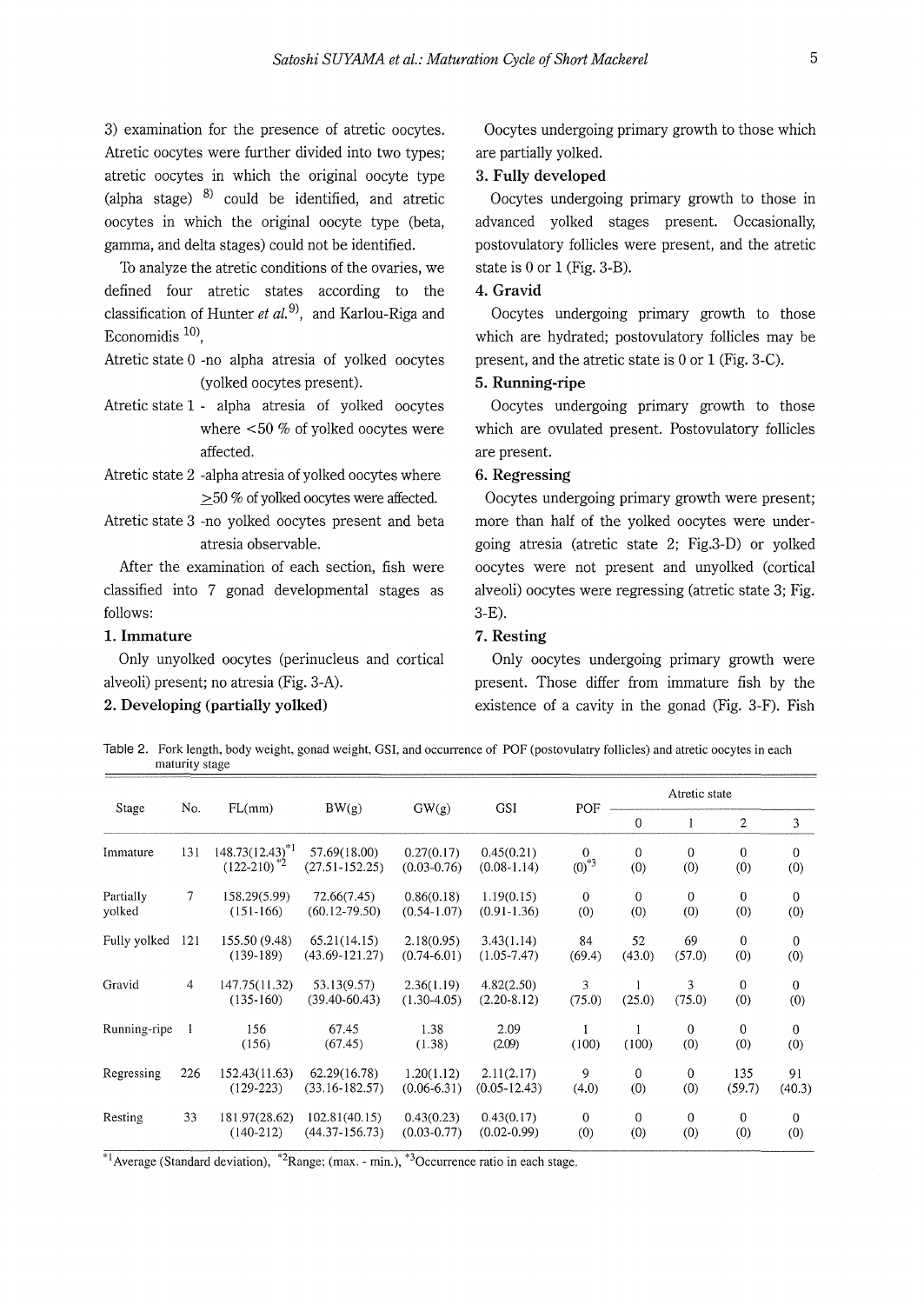![](_page_5_Figure_1.jpeg)

Fig. 4. Relationship between gonad weight and fork length in the short mackerel, *Rastrelliger bracysoma* on the east coast (Sinjai) and west coast (Maros and Parepare) of South Sulawesi.

![](_page_5_Figure_3.jpeg)

Fig. 5. Ratios of gonad developmental stages in each 10 mm size class.

which showed no evidence of past reproductive activity were classified as immature.

## **Results**

# *1) Relationship between gonad developmental stages and gonad weight (GW), GS! and fork length*

Average gonad weight and GSI increased during the immature stages until the fully yolked stages and

decreased in the regressing stage (Table 2). The average gonad weight of fully yolked and gravid stages exceeded 2.18 g, and that of the gonads in the running-ripe stage was 1.38 g. Gonad weight in these two stages ranged from 0.74 to 6.01 and from 1.03 to 4.05, respectively. On the other hand, gonads in the immature and resting stages showed low gonad weights, averages weight were 0.27 and 0.43 g, the highest individual among these two stages was 0.77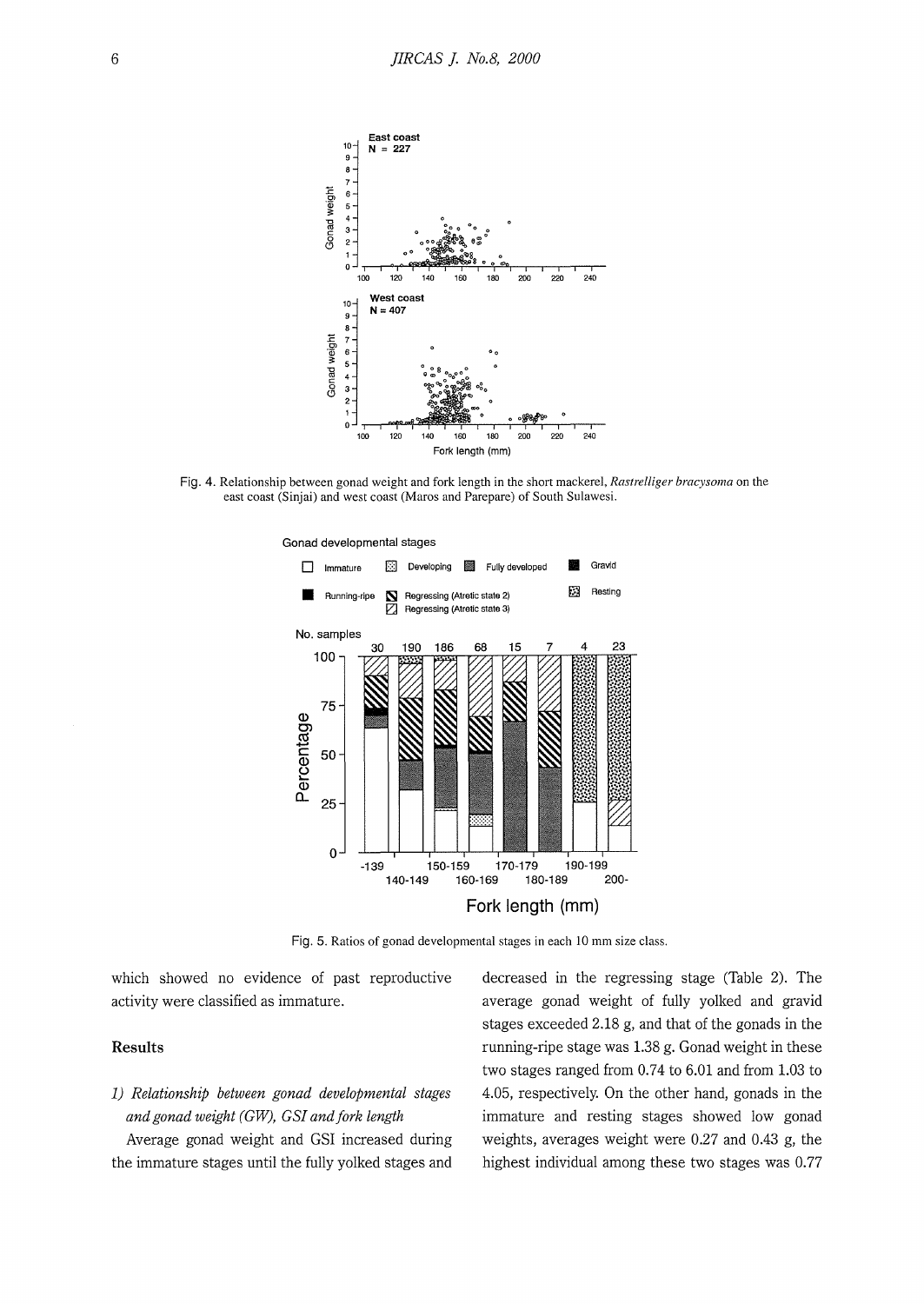![](_page_6_Figure_1.jpeg)

**Fig.** 6. Monthly changes in gonadal somatic index (GSI) for short mackerel, *Rastrelliger bracysoma* on the east coast (Sinjai) and west coast (Maros and Parepare) of South Sulawesi during the period from March, 1996 to July, 1997. \*l May 2, 1997, \*2 November 2, 1996, \*3 May 5, 1997.

g. The average gonad weight of fish in the partially yolked stage was 1.19, and the weight ranges from 0.54 to 1.07. When the gonad weight exceeded 0.77 g, it was considered that the gonads had begun to develop. The differences in GSI among each stage were not more distinct than those in the gonad weight. The range of GSI in each stage overlapped; i.e., in the immature stage GSI ranged from 0.08 to 1.14, and in the fully yolked stage, from 1.05 to 7.47. *2) Relationship between fork length and GW* 

Most of the fish which had gonads with a weight of more than 0.77 g (they were considered to have started maturation) showed a fork length of more than 140 mm (Fig. 4). The smallest fish in which the

gonad weight more than 1.0 g was 125 mm in fork length from the east coast, but 140 mm was assumed to be a boundary between sexually developing and immature fish in both areas, except for a few individuals.

*3) Relationship between fork length and gonad developmental stage* 

More than 63% of the fish less than 139 mm (fork length) were immature, while more than 80% of the individuals were classified as mature in each 10 mm size class above 150 mm. The size classes of more than 190 mm were observed in consisted of fish in the immature, regressing and resting stages. Observations of sectioned gonads also provided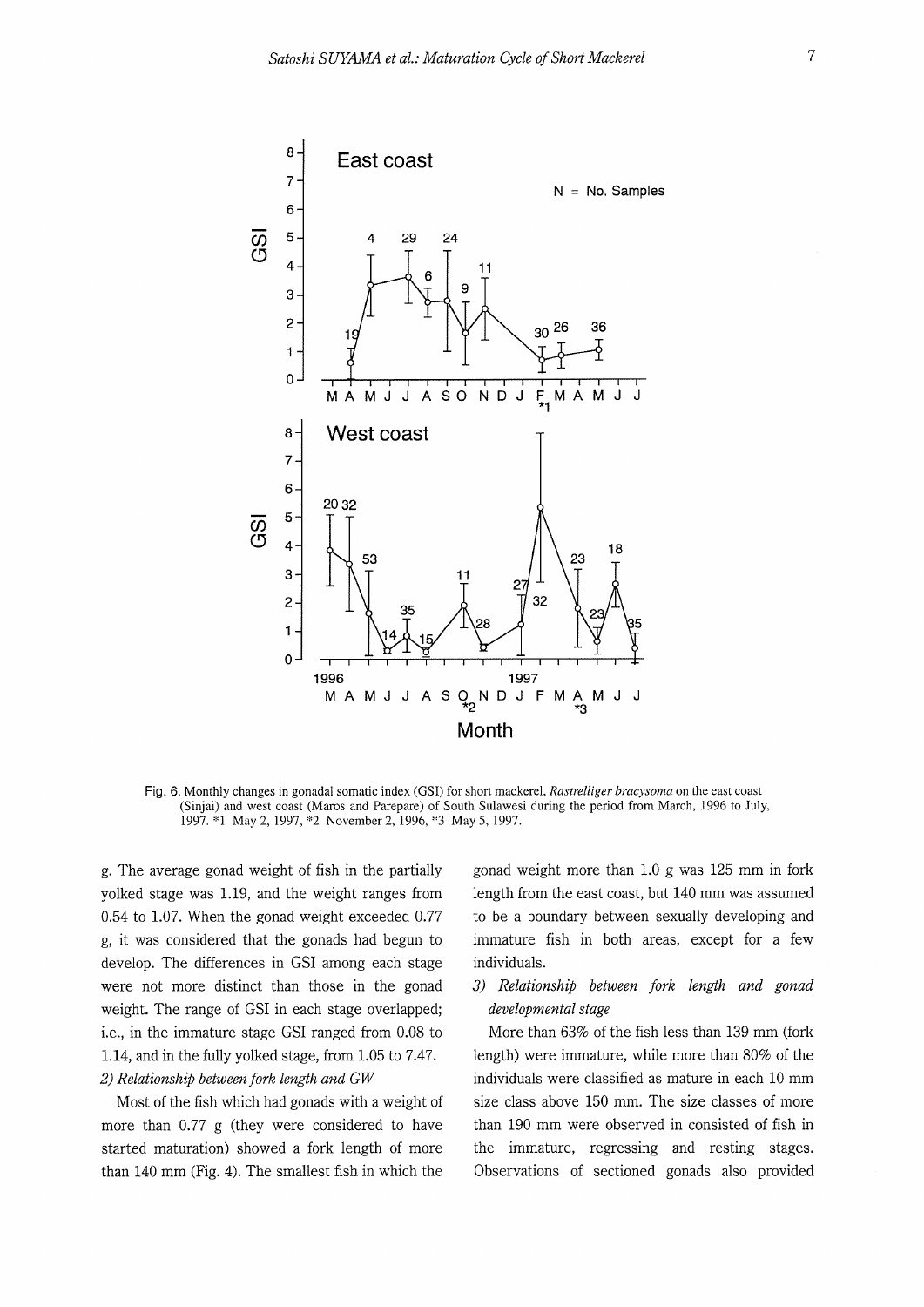![](_page_7_Figure_1.jpeg)

Fig. 7. Monthly changes in occurrence of each gonad developmental stages for the short mackerel, *Rastrelliger bracysoma* on the east coast (Sinjai) and west coast (Maros and Parepare) of South Sulawesi during the period from March, 1996 to July, 1997. \*1 May 2, 1997, \*2 November 2, 1996, \*3 May 5, 1997.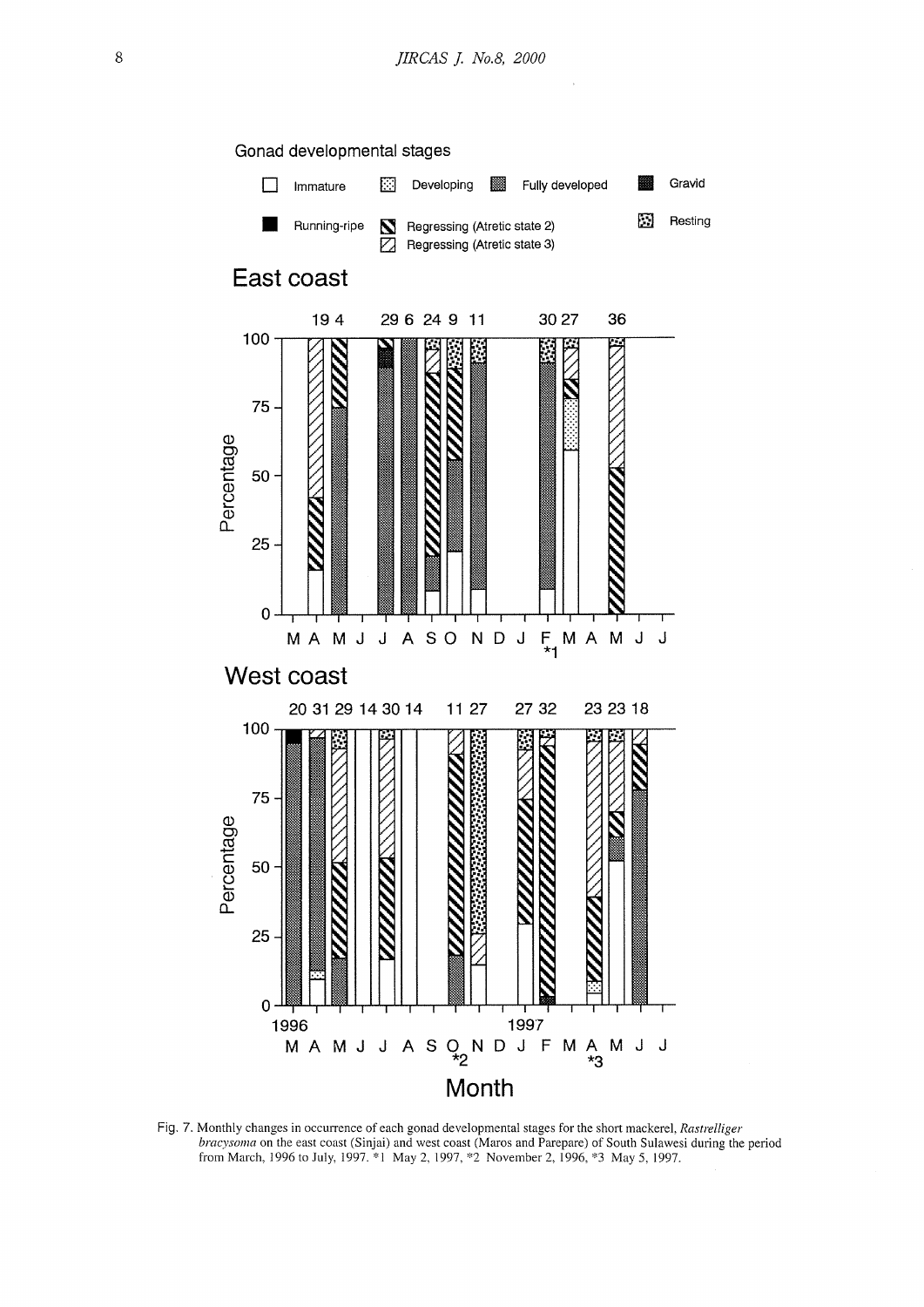evidence that the first maturation occurred when the fork length exceeded 140 mm in (Fig. 5).

## *4) Monthly changes in GS!*

In order to examine the correlation between seasonal changes and ovarian development, we calculated GSI during each month among over 140 mm fish which had been considered to have started maturation. Average GSI was highest in July 1996 (average  $= 3.63$ ), and that in May  $(3.33)$ , September (2.78), August (2.73), and November (2.51) 1996 exceeded 2.0; in May 1997, GSI was low (1.05) on the east coast. On the west coast, average GSI was highest in February (5.33) 1997, and that in March (3.84), April (3.37) 1996 and June (2.6) 1997, it also exceeded 2.0. We could not define a distinct seasonal GSI cycle in each area (Fig. 6).

## *5) Monthly changes in gonad developmental stages*

Only one stage occupied more than 75% of the individuals during a periods of 8 out of 10 months on the east coast and 10 out of 13 months on the west coast. Individuals in the fully developed stages (July, August and November 1996 and February 1997 on the east coast and March, April 1996 and June 1997 on the west coast) and regressing stages (Atretic state 2 and 3, April and September 1996, and May 1997 on the east coast and May, July and October 1996 and February and April 1997) were predominated during the months when the GSI was high. In June and August 1996, the gonads of all the fish were immature, and resting stage fish predominated in November 1996 on the west coast (Fig. 7).

However, seasonal changes in gonad developmental stages did not show clear seasonal cycles or patterns in either area. Spawning fish or regressing stage fish were collected almost throughout the year in these two areas.

#### *6) Postovulatory follicle and atretic states*

Postovulatory follicles were observed in the gonads in which staged as in the fully developed, gravid, running-ripe and regressing stages. Fishes in the fully yolked to running ripe stages had postovulatory follicles in high ratios (more than 69.4 %), but only 4 % of regressing stage fish had such postovulatory follicles.

Atretic state 1 was common among the spawning fish, with 57.0% of fully yolked staged fish and 75.0 % of gravid staged fish being classified into atretic state 1. The fish classified into atretic state 2 or 3 were in the as regressing stage, and in the 59.7 % of the fish in this stage had gonads in atretic state 2, and 40.3 % of fish had gonad in atretic state 3.

# **Discussion**

The ovarian cycle of this species was similar to that of other scombroids fishes, including chub mackerel, *Scomber japonicus*<sup>11</sup>; vellowfin tuna, *Thunnus albacares*<sup>12</sup>; bigeye tuna, *Thunus obesus*<sup>13</sup>; skipjack tuna, *Katsuwonus pelamis 14l;* black skipjack, *Euthynnus lineatus 15l;* or other multiple spawning fishes, such as the northern anchovy, *Eugraulis mordax*<sup>8,9)</sup>; or the European horse mackerel, *Trachurus trachurus*<sup>10</sup>*l.* The short mackerel is considered to be multiple spawning type with asynchronous-type oocytes and spawns several times during a single spawning season. Only one fish that classified running-ripe stage (fish that have ovulated oocyte in the gonad) was observed, and this means ovulated oocyte immediately spawn and would not remain so long time in the gonad. In this study, after completing a single spawning season, oocytes which had been developing (yolked and cortical alveoli oocytes) began to regress, and these atretic oocytes were completely absorbed until the resting stage. The fish classified as resting stage had only perinucleolus stage oocytes in their gonad, and these oocytes would redevelop in the next spawning season. The minimum size spawning fish was 125 mm in this study, but most individuals started to mature when the fork length exceeded 140 mm. This size is smaller than that reported in previous studies<sup>1,6)</sup>. Menasveta <sup>6)</sup> reported that the minimum size of spawning fish was about 175 mm in total length, which corresponded to a folk length of 150 to 155 mm in our data, and about 160 mm in fork length in the report of Collete and Nauen<sup>1</sup>. The maturation size in around the South Sulawesi appeared to be smaller than in other areas as reported in other studies.

After reaching maturation, this species repeats the reproductive cycle in the gonads from the developing, spawning, regressing and resting stages. We separated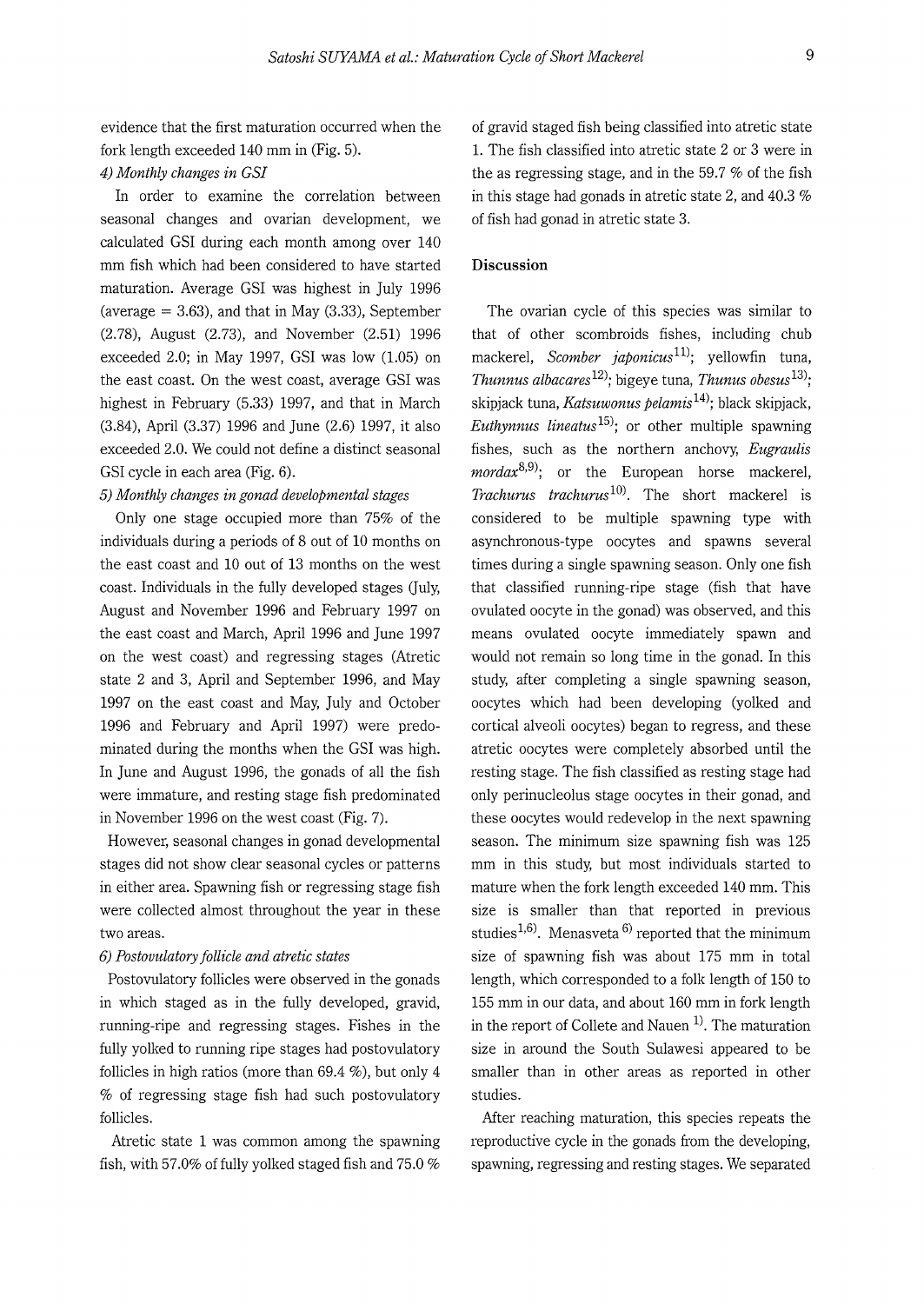the resting stage from the immature stage based on the presence a cavity in the gonads, because in the latter phase of the regressing stage also had a cavity in the gonad, and such gonads were not observed in obviously immature and small fish. However, we did not consider that all the post-spawning fish could be distinguished from fish classified as immature, because it was difficult to judge these two stages for some individuals, and fish which were not distinctly immature or resting were staged as immature. The largest fish classified as immature group was 210 mm, but such an individual may possibly undergo spawning.

In our study, however, no distinct spawning season recognized. On the east coast, spawning fish (developing to running-ripe stages) were collected from May 1996 to February 1997, and fish in regressing stage with atretic state 2 were caught before and after this period. On the west coast, spawning or atretic state 2 fish were collected almost all the time except in June, August and November 1996. Spawning fish were caught only during a period of 6 months (from March to May on the east coast, and in October 1996, and from May to June 1997 on the west coast), but fish classified into the atretic 2 state also occurred between these periods. Fish staged as regressing stage in atretic state 2 were considered to have just spawned, because the duration of atretic state 2 is not considered to be very long. In a laboratory study of northern anchovy, the average duration of this stage was only 9 days<sup>8)</sup>. Our results suggest that spawning continues throughout this period around these areas and the spawning of each individual is not synchronized.

The gonad developmental stages in each month consisted of one dominant stage with a small number of other sequential stages. These results reflect the uniformity of gonadal states among fish caught each month. Since the changes in the gonad developmental stages did not show seasonal patterns, several schools of fish in which the gonad developmental stages differed may occure in these areas, but the state of maturation appeared to be similar in each school.

Some tropical species display sea sonal spawning patterns, but most species are reef fishes $^{16\text{-}18)}$ . The

spawning of these species is considered to be affected by the food supply, moon phase and rainfall<sup>19)</sup>. As an example of coastal pelagic fishes in tropical areas, Engraulids and Spratelloidinae had been studied because of the importance of tuna bait fishes<sup>20)</sup>. However, these species also spawn throughout the year, and even among the same species, spawning peaks differed according to the area. The short mackerel also showed similar reproductive characteristics, and the prediction of its spawning season may be difficult, as indicated by Milluton and Blader<sup>20)</sup>, because in such fishes did not found out clear stumble of spawning. We examined the seasonal changes in GSI and gonadal development in the two areas for one and a half years, but clear seasonal patterns were not observed. Therefore, it is necessary to investigate seasonal changes in the abundance of eggs, larvae and juveniles in these areas. As Robertson reported that the peaks of spawning and recruitment of some neotropical fishes often differ<sup>17)</sup>, research on early life history and recruitment also important for fishery management.

#### **Acknowledgements**

We thank to Dr. Marcy N. Wilder (Fisheries Division, Japan International Research Center for Agricultural Sciences) for reviewing the manuscript. We also thank to the staffs of Research Institute for Coastal Fisheries and Central Research Institute for Fisheries in Indonesia for assistance of our work.

## **References**

- 1) Collette, B. B. and Nauen, C. E. (1983). FAO species catalogue Vol. 2 Scombrids of the world., FAO, Rome, pp.137.
- 2) Matsui, T. (1967). Review of the mackerel genera Scomber and Rastrelliger with description of a new species *ofRastrelliger. Copeia:* **1967,** 71-83.
- 3) Udupa, K.S. and Bhat,C.H.K. (1984). Age-andgrowth equation of the Indian mackerel from purse-seine catches off Karnataka coast. *Indian ]. Fish.* **31:** 61-67.
- 4) Mwebaza-Ndawula, L. (1990). Seasonal variation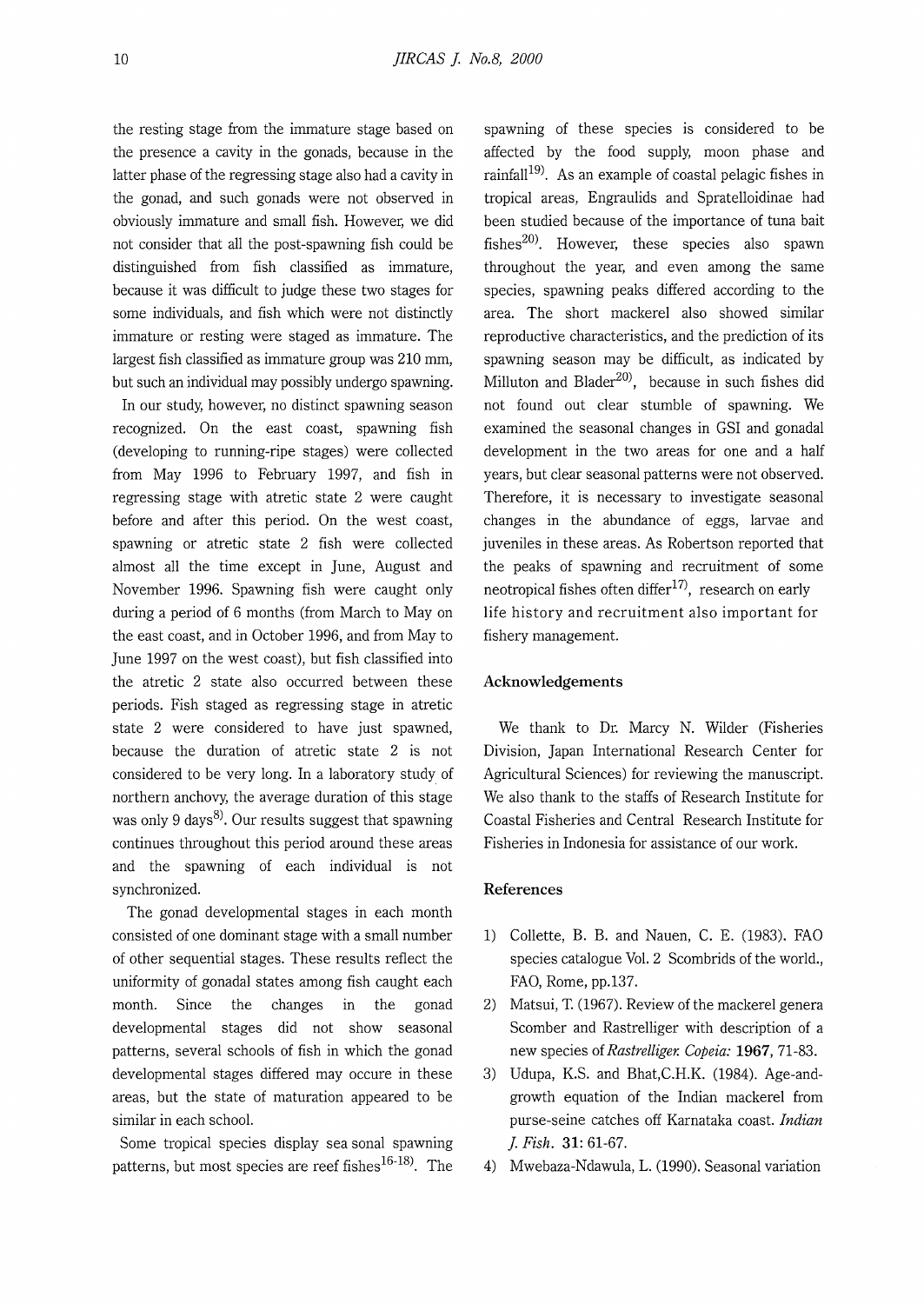in abundance of the Indian mackerel, *Rastrelliger kanagurta* Cuvier (Pisces: Scombridae) along the Zanzibar coast of East Africa. *Hydrobiologia,* **190:** 233-239.

- 5) Guanco, M.R. (1991). Growth and mortality of Indian mackerel *Rastrelliger kanagurta* (Scombridae) in the Visayas Sea, Central Philippines. *Fishbyte,* **9:** 13-15.
- 6) Menasveta, D. (1980). Resources and fisheries of the gulf of Thailand. SEAFDEC, 1-108.
- 7) Wallace, R. A. (1981). Cellular and dynamic aspects of oocyte growth in teleosts. *Amer. Zoo!.*  **21:** 325-343.
- 8) Hunter, **J.** R. and Macewicz, B. J. (1985). Rate of atresia in the ovary of captive and wild northern anchovy, *Engraulis mordax. Fish. Bull. U. S.* **83:**  119-136.
- 9) Hunter, **J.** R., Macewicz, B. **J.,** Lo, N. C. H. and Kimbrell, C. A. (1992). Fecundity, spawning, and maturity of female Dover sole *Microstomus pacificus,* with an evalution of assumptions and precision.Fish. *Bull. U.S.* **90:** 101-128.
- 10) Karlou-Riga, C. and Economidis, P. S. (1996). Ovarian atretic rates and sexual maturity of European horse mackerel, *Tranchurus trachurus*  (L.), in the Saronikos Gulf (Greece). *Fish. Bull. U. s.* **94:** 66-76.
- 11) Dickerson, T. L., Macewicz, B. J. and Hunter, J. R.(1992). Spawning frequency and batch fecundity of chub mackerel, *Scomber japonicus,*  during 1985. *CalCOFI Rep.* **33:** 130-140.
- 12) McPherson, G. R. (1991). Reproductive biology of yellowfin tuna in the Eastern Australian Fishing Zone, with special reference to the

North-western coral sea. *Aust. ]. Mar. Freshwater. Res.* **42:** 565-577.

- 13) Nikaido, H., Miyabe, N. and Ueyanagi, S. (1991). Spawning time and frequency of bigeye tuna, *Thunnus obesus. Bull. Nat. Res. Insti. Far·Seas Fish.* **28:** 47-73.
- 14) Hunter, **J.** R., Macewicz, B. J. and Sibert, J. R. (1986). The spawning frequency of skipjack tuna, *Katsuwonus pelamis,* from the south Pacific. *Fish. Bull. U. S.* **84:** 895-903.
- 15) Schaefer, K. M. (1987). Reproductive biology of black skipjack, *Euthynnus lineatus,* an eastern Pacific tuna. *Inter-American Trop. Tuna Comm.* **19:** 169-260.
- 16) Walsh, W. J. (1987). Patterns of recruitment and spawning in Hawaiian reef fishes. *Env. Biol. Fish.*  **18:** 257-276.
- 17) Robertson, D. R.(1990). Differences in the seasonalities of spawning and recruitment of some small neotropical fishes. *]. Exp. Mar. Biol. Ecol.* **144:** 49-62.
- 18) Clifton, K. E.(1995). Asynchronous food availability on neighboring Caribbean coral reefs determines seasonal patterns of growth and reproduction for herbivorous parrotfish *Scarus iserti. Mar. Ecol. Frog. Ser.* **116:** 39-46.
- 19) Johannes, R. E. (1978). Reproductive strategies of coastal marine fishes in the tropics. *Env. Biol. Fish.* **3:** 65-84.
- 20) Milton, D. A., Blaber, S. J.M. (1990). Maturation, spawning seasonality, and proximate spawning stimuli of six species of tuna baitfish in the Solomon Islands. *Fish. Bull. U. S.* **89:** 221-237.